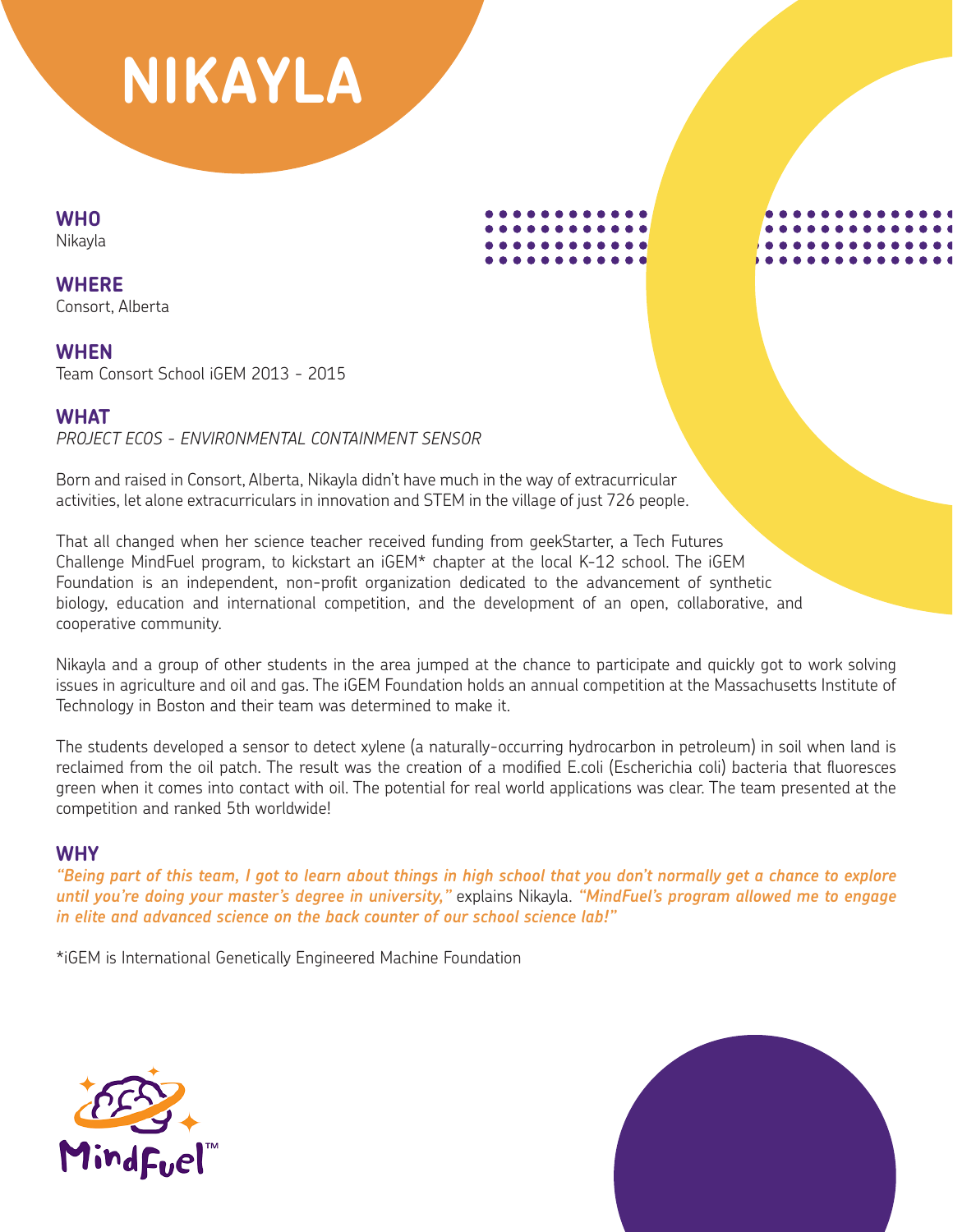

**WHO** Chris

**WHERE** Lethbridge, Alberta

#### **WHEN**

Team Lethbridge High School iGEM 2012-2015.

#### **WHAT**

*TREATING TYPE 1 DIABETES - A SYNTHETIC BIOLOGY APPROACH (2012) and PRODUCING OXYTOCIN (2013).* 

Before finding a passion for science and technology, Chris didn't think too much about what his life would look like after high school. While he was never a poor student, he struggled to find something that inspired him to immerse himself into thinking critically and working hard.

It wasn't until Chris joined his high school iGEM\* team that things started to drastically shift for him. MindFuel supports students who work with the iGEM Foundation, an independent, non-profit organization dedicated to the advancement of synthetic biology, education and competition, and the development of an open, collaborative, and cooperative community. Each year, geekStarter, a MindFuel program, funds local iGEM teams as a way to inspire high school students to find a passion for STEM and innovation.

Some of the projects he's been involved in include developing a bacteria that produces insulin, creating bacteria that produces oxytocin (his team won first place at the iGEM competition that year), tackling the problem of antibiotics in the water supply, and combatting a parasitic mite of the honey bee.

Even after graduating from high school, Chris found a way to stay involved as a mentor for the next generation of STEM innovators. His sense of entrepreneurialism and curiosity led to the creation of a small business that works to bring sustainable bio pesticide to market that is good for the environment, agriculture, and the economy.

Chris will graduate from the University of Lethbridge with a degree in biology, and he plans to continue his studies in either engineering or business.

#### **WHY**

*"Getting involved in MindFuel projects showed me that I don't have to wait for approval or direction,"* Chris says. *"It made me more interested in showing initiative, taking a risk, figuring things out for myself. I have a lot of ideas and I'm not sure which one I'll ultimately pursue. I'd like to have my hands in as many things as possible – law, science, medicine, agriculture. All I can tell you is that I aspire to make meaningful change in a responsible and sustainable way."*

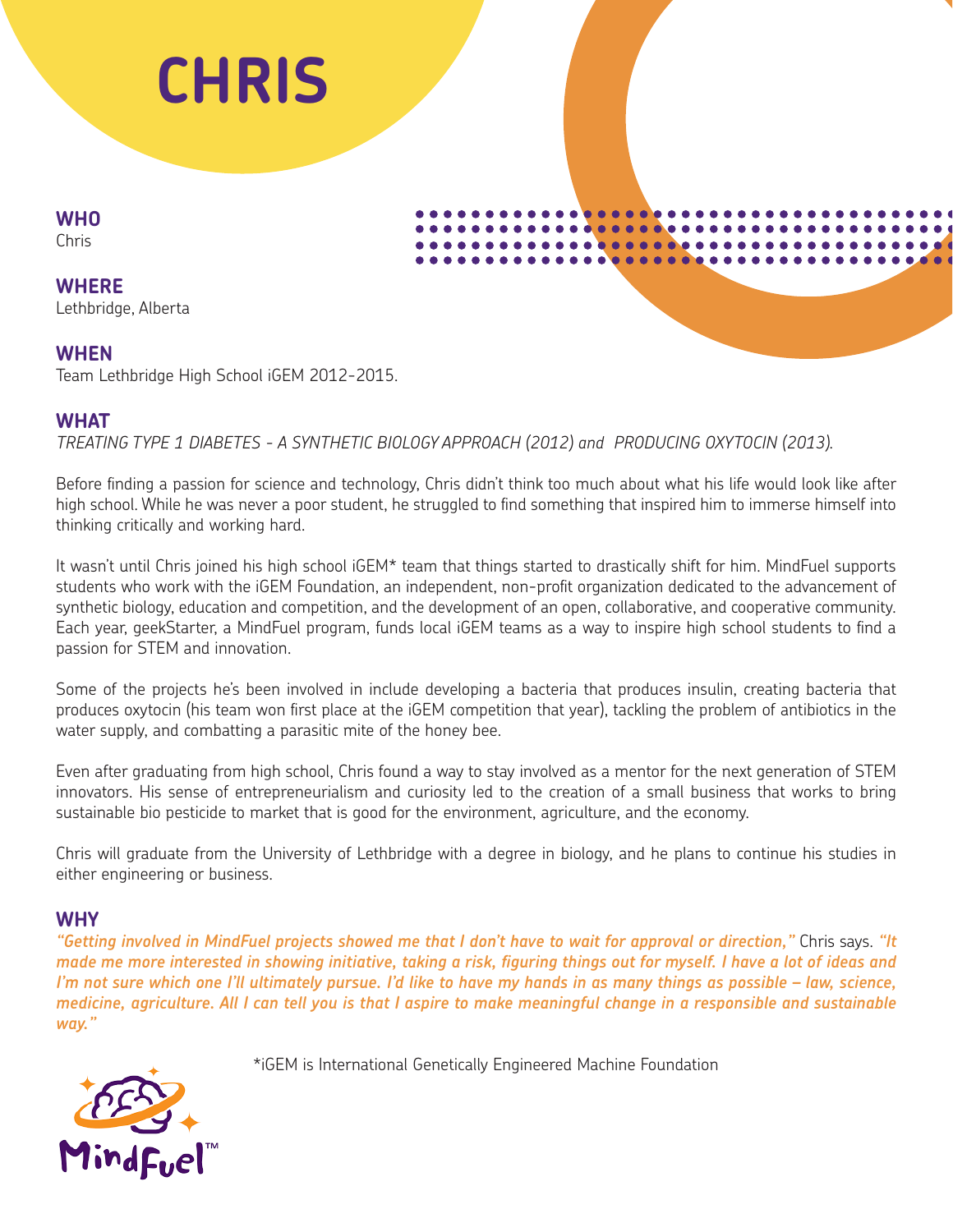# **TALIA**

# **WHO**

Talia

## **WHERE**

Canmore, Alberta

## **WHEN**

Team OLS Canmore iGEM 2015-2016

## **WHAT**

*BreaKerS - BREAK DOWN OF HAIR IN WASTEWATER TREATMENT FACILITIES AND FEATHER WASTE IN THE POULTRY INDUSTRY*

After seeing an odd cartoon series in her town's local newspaper designed to educate residents about common items causing damage to the municipality's sewer system, Talia quickly got to thinking about why things like hair in the sewer system creates costly issues.

She rallied a team of other STEM and innovation minded students to find the answers. Hair is made of a fibrous protein called keratin that takes an average of seven years to break down, and they discovered the existing solutions to dispose of it are not good for the environment.

They decided to look for an alternative solution for this real-world problem; a way to break down keratin that would not damage the environment. The result: they created an enzyme that both breaks down the keratin protein AND produces a useful protein product.

Based on her experience with MindFuel's project-based learning, she was influenced to apply to universities with similar iGEM programs (also supported by MindFuel) so that she could continue to be a part of cutting-edge research. The iGEM Foundation is an independent, non-profit organization dedicated to the advancement of synthetic biology, education and competition, and the development of an open, collaborative, and cooperative community.

By being part of iGEM and receiving mentorship and support from MindFuel, Talia found a love for innovation, writing and public speaking and hopes to build a career in science through law or broadcast journalism.

## **WHY**

*"These are not single-faceted projects,"* explains Talia. *"We're not solely focused on the science. We learn about the ethical implications of our projects. We learn to do presentations, fundraising, lab work, project management, websites, and learn to work as a team."*